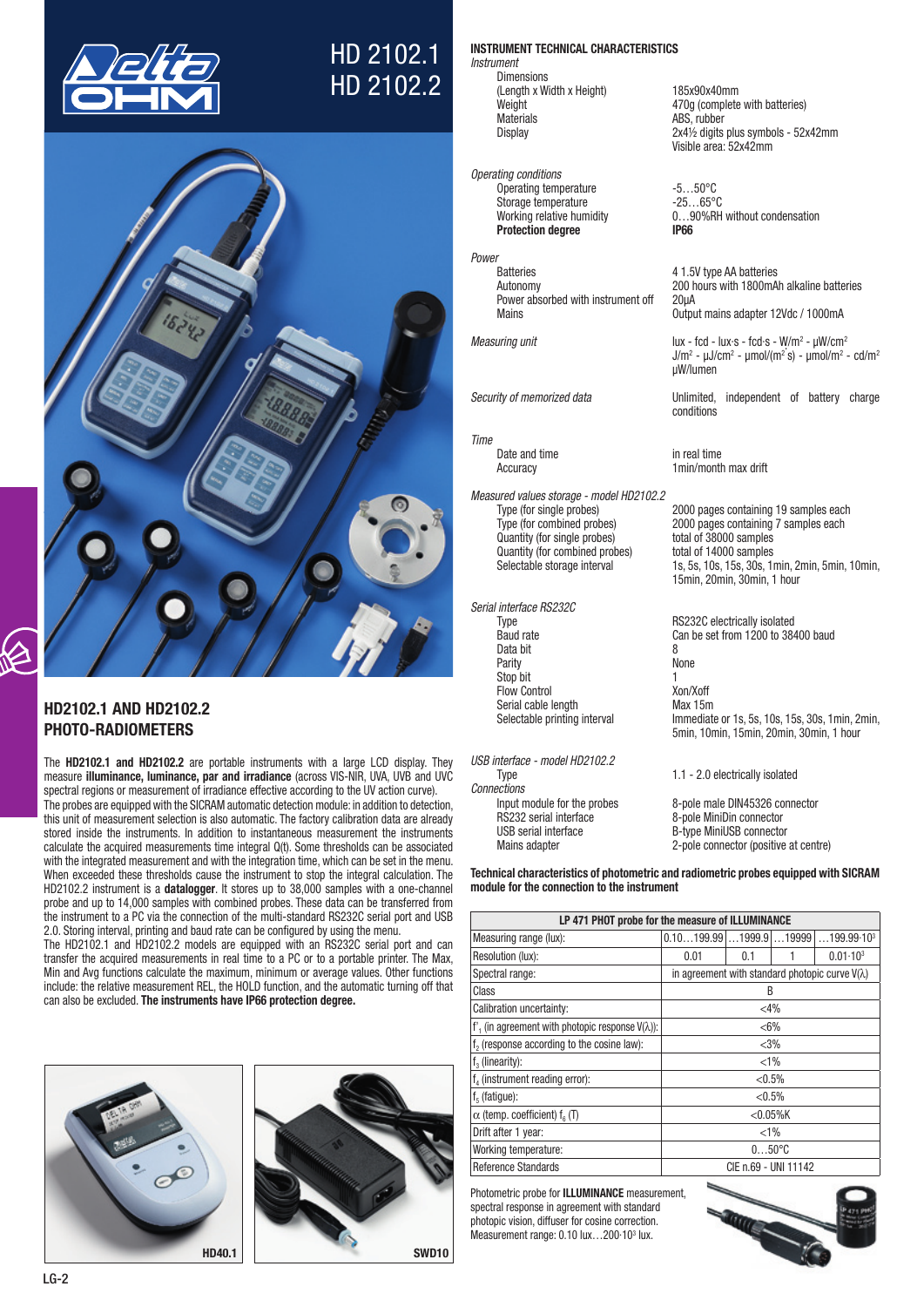| LP 471 LUM 2 probe for the measure of LUMINANCE          |                   |  |                                                        |                        |
|----------------------------------------------------------|-------------------|--|--------------------------------------------------------|------------------------|
| Measuring range (cd/m <sup>2</sup> ):                    | $1.01999.9$ 19999 |  | $\dots$ 199.99 $\cdot$ 10 $^3$                         | 1999.9.10 <sup>3</sup> |
| Resolution (cd/m <sup>2</sup> ):                         | 0.1               |  | $0.01 \cdot 10^{3}$                                    | $0.1 - 10^{3}$         |
| Optical angle:                                           |                   |  | 20                                                     |                        |
| Spectral range:                                          |                   |  | in agreement with standard photopic curve $V(\lambda)$ |                        |
| Class                                                    |                   |  | C                                                      |                        |
| Calibration uncertainty:                                 | $< 5\%$           |  |                                                        |                        |
| f', (in agreement with photopic response $V(\lambda)$ ): |                   |  | $< 8\%$                                                |                        |
| $f3$ (linearity):                                        |                   |  | $< 1\%$                                                |                        |
| $f_4$ (instrument reading error):                        |                   |  | $< 0.5\%$                                              |                        |
| $f5$ (fatigue):                                          |                   |  | $< 0.5\%$                                              |                        |
| $\alpha$ (temp. coefficient) $f_{\alpha}$ (T)            |                   |  | $<$ 0.05%K                                             |                        |
| Drift after 1 year:                                      |                   |  | $< 1\%$                                                |                        |
| Working temperature:                                     |                   |  | $050^{\circ}$ C                                        |                        |
| Reference Standards                                      |                   |  | CIE n.69 - UNI 11142                                   |                        |

| LP 471 RAD probe for the measure of IRRADIANCE            |                                                                                         |  |                 |  |  |  |
|-----------------------------------------------------------|-----------------------------------------------------------------------------------------|--|-----------------|--|--|--|
| Measuring range (W/m <sup>2</sup> ):                      | $1.0 \cdot 10^{-3}$<br>$1.00019.999$   $20.00199.99$   $200.01999.9$<br>$999.9.10^{-3}$ |  |                 |  |  |  |
| Resolution (W/m <sup>2</sup> ):                           | $0.1 \cdot 10^{-3}$<br>0.1<br>0.001<br>0.01                                             |  |                 |  |  |  |
| Spectral range:                                           | 400nm1050nm                                                                             |  |                 |  |  |  |
| Calibration uncertainty:                                  | $< 5\%$                                                                                 |  |                 |  |  |  |
| f <sub>2</sub> (response according to the<br>cosine law): | $< 6\%$                                                                                 |  |                 |  |  |  |
| $f3$ (linearity):                                         |                                                                                         |  | $< 1\%$         |  |  |  |
| $f_4$ (instrument reading error):                         |                                                                                         |  | $±1$ digit      |  |  |  |
| $f5$ (fatigue):                                           |                                                                                         |  | $< 0.5\%$       |  |  |  |
| Drift after 1 year:                                       | $< 1\%$                                                                                 |  |                 |  |  |  |
| Working temperature:                                      |                                                                                         |  | $050^{\circ}$ C |  |  |  |

Radiometric probe for IRRADIANCE measurement in the spectral range 400nm…1050nm, diffuser for cosine correction. Measurement range: 1.0·10<sup>-3</sup>W/m<sup>2</sup>...2000W/m<sup>2</sup>.

*Typical response curve: LP 471 RAD*





| Relative spectral response                 | 0,6<br>0,5<br>0,4<br>0,3<br>0,2<br>0,1 |                                                                                                                                                                                                                                    |                                  |                                                    |                 |             |  |  |
|--------------------------------------------|----------------------------------------|------------------------------------------------------------------------------------------------------------------------------------------------------------------------------------------------------------------------------------|----------------------------------|----------------------------------------------------|-----------------|-------------|--|--|
|                                            | $\mathbf 0$<br>350                     | 450                                                                                                                                                                                                                                | 550<br>650                       | 750<br>$\lambda$ (nm)                              | 850<br>950      | 1050        |  |  |
|                                            |                                        |                                                                                                                                                                                                                                    |                                  | LP 471 UVA probe for the measure of UVA IRRADIANCE |                 |             |  |  |
|                                            |                                        | Measuring range (W/m <sup>2</sup> ):                                                                                                                                                                                               | $1.0 - 10^{-3}$<br>$.999.9.10-3$ | 1.00019.999                                        | 20.00199.99     | 200.01999.9 |  |  |
|                                            | Resolution (W/m <sup>2</sup> ):        |                                                                                                                                                                                                                                    | $0.1 \cdot 10^{-3}$              | 0.001                                              | 0.01            | 0.1         |  |  |
|                                            | Spectral range:                        |                                                                                                                                                                                                                                    | 315nm400nm (Peak 360nm)          |                                                    |                 |             |  |  |
|                                            |                                        | Calibration uncertainty:                                                                                                                                                                                                           | $< 5\%$                          |                                                    |                 |             |  |  |
|                                            | $f_3$ (linearity):                     |                                                                                                                                                                                                                                    | $< 1\%$                          |                                                    |                 |             |  |  |
| f <sub>4</sub> (instrument reading error): |                                        | $±1$ digit                                                                                                                                                                                                                         |                                  |                                                    |                 |             |  |  |
| $f5$ (fatigue):                            |                                        |                                                                                                                                                                                                                                    |                                  | < 0.5%                                             |                 |             |  |  |
|                                            | Drift after 1 year:                    |                                                                                                                                                                                                                                    |                                  |                                                    | $<2\%$          |             |  |  |
|                                            |                                        | Working temperature:                                                                                                                                                                                                               |                                  |                                                    | $050^{\circ}$ C |             |  |  |
|                                            |                                        | Radiometric probe for <b>IRRADIANCE</b> measurement, in the<br>315nm400nm, peak 360nm, UVA spectral range.<br>Measurement range: 1.0.10 <sup>3</sup> W/m <sup>2</sup> 2000W/m <sup>2</sup> .<br>Typical response curve: LP 471 UVA |                                  |                                                    |                 |             |  |  |
|                                            | 1                                      |                                                                                                                                                                                                                                    |                                  |                                                    |                 |             |  |  |
|                                            | $_{0,9}$                               |                                                                                                                                                                                                                                    |                                  |                                                    |                 |             |  |  |
|                                            | 0,8                                    |                                                                                                                                                                                                                                    |                                  |                                                    |                 |             |  |  |
|                                            | 0,7                                    |                                                                                                                                                                                                                                    |                                  |                                                    |                 |             |  |  |
|                                            | 0,6                                    |                                                                                                                                                                                                                                    |                                  |                                                    |                 |             |  |  |
|                                            | 0,5                                    |                                                                                                                                                                                                                                    |                                  |                                                    |                 |             |  |  |
|                                            | 0,4                                    |                                                                                                                                                                                                                                    |                                  |                                                    |                 |             |  |  |
| Relative spectral response                 | 0, 3                                   |                                                                                                                                                                                                                                    |                                  |                                                    |                 |             |  |  |





*Typical response curve: LP 471 PHOT and LP 471 LUM2*

Photometric probe for LUMINANCE measurement, spectral response in agreement with standard photopic vision, vision angle 2°. Measurement range:  $1.0 \text{ cd/m}^2$ ... $2000 \cdot 10^3 \text{ cd/m}^2$ .



| LP 471 PAR quantum radiometric probe for the measure of the photon flow across the<br>chlorophyll range PAR |             |             |           |  |  |
|-------------------------------------------------------------------------------------------------------------|-------------|-------------|-----------|--|--|
| Measuring range ( $\mu$ mol·m <sup>-2</sup> s <sup>-1</sup> ):                                              | 0.10199.99  | 200.01999.9 | 200010000 |  |  |
| Resolution ( $\mu$ mol·m <sup>-2</sup> s <sup>-1</sup> ):                                                   | 0.01<br>0.1 |             |           |  |  |
| Spectral range:                                                                                             | 400nm700nm  |             |           |  |  |
| Calibration uncertainty:                                                                                    | $< 5\%$     |             |           |  |  |
| f <sub>2</sub> (response according to the cosine law):                                                      | $< 6\%$     |             |           |  |  |
| $f3$ (linearity):                                                                                           |             | $< 1\%$     |           |  |  |
| $f_{\lambda}$ (instrument reading error):                                                                   |             | $±1$ digit  |           |  |  |
| $f5$ (fatique):                                                                                             | $< 0.5\%$   |             |           |  |  |
| Drift after 1 year:                                                                                         | $< 1\%$     |             |           |  |  |
| Working temperature:                                                                                        |             | $050$ °C    |           |  |  |

Quantum radiometric probe for the measurement of the photon flow across the chlorophyll range **PAR** (Photosynthetically Active Radiation 400nm…700nm), measurement in μmol/m²s. Measurement range: 0.10 μmol·m<sup>-2</sup>s<sup>-1</sup>…10·10<sup>3</sup> μmol·m<sup>-2</sup>s<sup>-1</sup>.



*Typical response curve: LP 471 PAR*



LG-3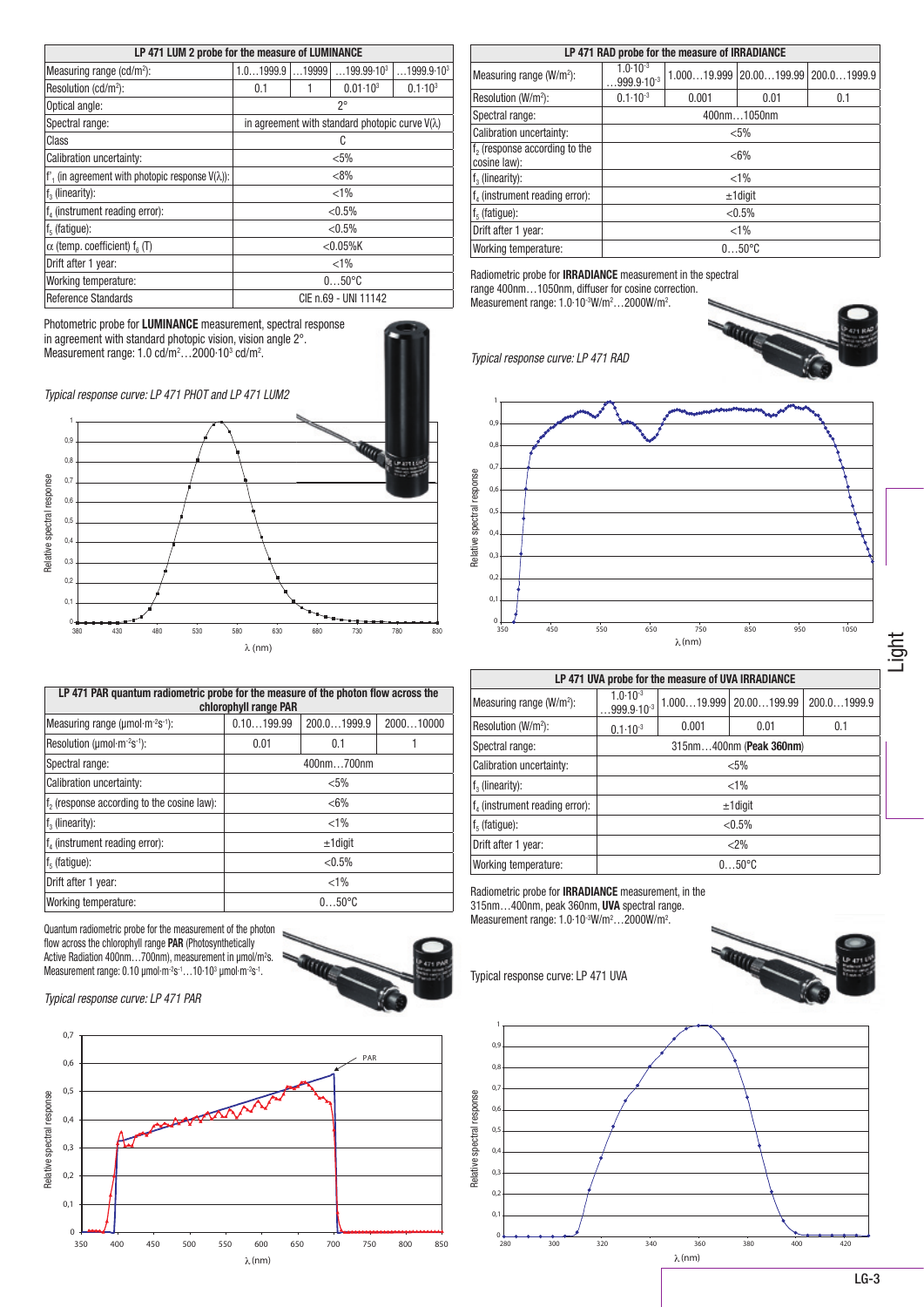| LP 471 UVB probe for the measure of UVB IRRADIANCE |                                             |                 |             |             |  |
|----------------------------------------------------|---------------------------------------------|-----------------|-------------|-------------|--|
| Measuring range (W/m <sup>2</sup> ):               | $1.0 - 10^{-3}$<br>$999.9.10-3$             | 1.00019.999     | 20.00199.99 | 200.01999.9 |  |
| Resolution (W/m <sup>2</sup> ):                    | $0.1 \cdot 10^{-3}$<br>0.001<br>0.01<br>0.1 |                 |             |             |  |
| Spectral range:                                    | 280nm315nm (Peak 305nm310nm)                |                 |             |             |  |
| Calibration uncertainty:                           | $< 5\%$                                     |                 |             |             |  |
| $\mathfrak{f}_3$ (linearity):                      |                                             |                 | < 2%        |             |  |
| f <sub>4</sub> (instrument reading error):         |                                             |                 | $±1$ diqit  |             |  |
| $\mathfrak{f}_5$ (fatigue):                        | $< 0.5\%$                                   |                 |             |             |  |
| Drift after 1 year:                                | < 2%                                        |                 |             |             |  |
| Working temperature:                               |                                             | $050^{\circ}$ C |             |             |  |

Radiometric probe for IRRADIANCE measurement,

in the spectral range 280nm…315nm, peak 305nm ... 310nm, Measurement range: 1.0·10<sup>-3</sup>W/m<sup>2</sup>...2000W/m<sup>2</sup>.



*Typical response curve: LP 471 UVB*



| 0,7                                                                                                                                                                                           |                                       |                                                    |                               |             |  |  |  |  |
|-----------------------------------------------------------------------------------------------------------------------------------------------------------------------------------------------|---------------------------------------|----------------------------------------------------|-------------------------------|-------------|--|--|--|--|
| 0,6                                                                                                                                                                                           | Relative spectral response            |                                                    |                               |             |  |  |  |  |
| 0,5                                                                                                                                                                                           |                                       |                                                    |                               |             |  |  |  |  |
| 0,4                                                                                                                                                                                           |                                       |                                                    |                               |             |  |  |  |  |
| 0, 3                                                                                                                                                                                          |                                       |                                                    |                               |             |  |  |  |  |
| 0,2                                                                                                                                                                                           |                                       |                                                    |                               |             |  |  |  |  |
| 0.1                                                                                                                                                                                           |                                       |                                                    |                               |             |  |  |  |  |
| $\Omega$                                                                                                                                                                                      |                                       |                                                    |                               |             |  |  |  |  |
| 250<br>260<br>270                                                                                                                                                                             | 280<br>290                            | 310<br>300                                         | 320<br>330                    | 340<br>350  |  |  |  |  |
|                                                                                                                                                                                               |                                       | $\lambda$ (nm)                                     |                               |             |  |  |  |  |
|                                                                                                                                                                                               |                                       |                                                    |                               |             |  |  |  |  |
|                                                                                                                                                                                               |                                       | LP 471 UVC probe for the measure of UVC IRRADIANCE |                               |             |  |  |  |  |
| Measuring range (W/m <sup>2</sup> ):                                                                                                                                                          | $1.0 \cdot 10^{-3}$<br>$999.9.10^{3}$ |                                                    | $1.00019.999$   $20.00199.99$ | 200.01999.9 |  |  |  |  |
| Resolution (W/m <sup>2</sup> ):                                                                                                                                                               | $0.1 \cdot 10^{-3}$                   | 0.001                                              | 0.01                          | 0.1         |  |  |  |  |
| Spectral range:                                                                                                                                                                               |                                       |                                                    | 220nm280nm (Peak 260nm)       |             |  |  |  |  |
| Calibration uncertainty:                                                                                                                                                                      |                                       |                                                    | $< 5\%$                       |             |  |  |  |  |
| $f3$ (linearity):                                                                                                                                                                             |                                       |                                                    | $< 1\%$                       |             |  |  |  |  |
| $f_4$ (instrument reading error):                                                                                                                                                             |                                       |                                                    | $±1$ digit                    |             |  |  |  |  |
| $f5$ (fatigue):                                                                                                                                                                               |                                       |                                                    | $< 0.5\%$                     |             |  |  |  |  |
| Drift after 1 year:                                                                                                                                                                           |                                       |                                                    | < 2%                          |             |  |  |  |  |
| Working temperature:                                                                                                                                                                          | $050$ °C                              |                                                    |                               |             |  |  |  |  |
| Radiometric probe for <b>IRRADIANCE</b> measurement,<br>in the spectral range 220nm280nm, peak 260nm,<br>UVC. Measurement range: 1.0.10 <sup>-3</sup> W/m <sup>2</sup> 2000W/m <sup>2</sup> . |                                       |                                                    |                               |             |  |  |  |  |
| Typical response curve: LP 471 UVC                                                                                                                                                            |                                       | <b>STATE</b>                                       |                               |             |  |  |  |  |



| Combined probe LP 471 P-A with two sensors for the measure of |          |        |                      |                                                        |
|---------------------------------------------------------------|----------|--------|----------------------|--------------------------------------------------------|
| <b>ILLUMINANCE and UVA IRRADIANCE</b>                         |          |        |                      |                                                        |
| <b>Illuminance</b>                                            |          |        |                      |                                                        |
|                                                               |          |        |                      |                                                        |
| Measuring range (lux):                                        | 0.3199.9 | 1999.9 | 19999                | $.199.99.10^{3}$                                       |
| Resolution (lux):                                             | 0.01     | 0.1    |                      | $0.01 - 103$                                           |
| Spectral range:                                               |          |        |                      | in agreement with standard photopic curve $V(\lambda)$ |
| $\alpha$ (temp. coefficient) $f_{\alpha}$ (T)                 |          |        | $<$ 0.05%K           |                                                        |
| Calibration uncertainty:                                      | $<$ 4%   |        |                      |                                                        |
| f', (in agreement with photopic response $V(\lambda)$ ):      |          |        | $< 6\%$              |                                                        |
| f <sub>2</sub> (response according to the cosine law):        |          |        | $<$ 3%               |                                                        |
| $f3$ (linearity):                                             |          |        | $< 1\%$              |                                                        |
| f <sub>4</sub> (instrument reading error):                    |          |        | $< 0.5\%$            |                                                        |
| $f5$ (fatigue):                                               |          |        | $< 0.5\%$            |                                                        |
| Class:                                                        | B        |        |                      |                                                        |
| Drift after 1 year:                                           | $< 1\%$  |        |                      |                                                        |
| Working temperature:                                          | $050$ °C |        |                      |                                                        |
| <b>Reference Standards</b>                                    |          |        | CIE n.69 - UNI 11142 |                                                        |

*Please refer to the spectral response of the LP471PHOT probe*

| <b>UVA Irradiance</b>                                     |                                                                                         |                         |  |                     |  |  |
|-----------------------------------------------------------|-----------------------------------------------------------------------------------------|-------------------------|--|---------------------|--|--|
| Measuring range $(\mu W/cm^2)$ :                          | 0.10199.99<br>$\dots$ 1999.9<br>$\dots$ 19999<br>$\dots$ 199.99 $\cdot$ 10 <sup>3</sup> |                         |  |                     |  |  |
| Resolution ( $\mu$ W/cm <sup>2</sup> ):                   | 0.01                                                                                    | 0.1                     |  | $0.01 \cdot 10^{3}$ |  |  |
| Spectral range:                                           |                                                                                         | 315nm400nm (Peak 360nm) |  |                     |  |  |
| Calibration uncertainty:                                  | $< 5\%$                                                                                 |                         |  |                     |  |  |
| f <sub>2</sub> (response according to the<br>cosine law): | $< 6\%$                                                                                 |                         |  |                     |  |  |
| $f3$ (linearity):                                         |                                                                                         | $< 1\%$                 |  |                     |  |  |
| $f4$ (instrument reading error):                          |                                                                                         | $±1$ digit              |  |                     |  |  |
| $f5$ (fatigue):                                           | $< 0.5\%$                                                                               |                         |  |                     |  |  |
| Drift after 1 year:                                       | $<$ 2%                                                                                  |                         |  |                     |  |  |
| Working temperature:                                      | $050^{\circ}$ C                                                                         |                         |  |                     |  |  |

*Please refer to the spectral response of the LP471UVA probe*



| LP SILICON-PYRA probe for the measure of GLOBAL SOLAR RADIATION |                                                    |                |             |             |  |
|-----------------------------------------------------------------|----------------------------------------------------|----------------|-------------|-------------|--|
| Measurement range (W/m <sup>2</sup> ):                          | $1.0 \cdot 10^{-3} \dots$<br>$999.9 \cdot 10^{-3}$ | 1.00019.999    | 20.00199.99 | 200.01999.9 |  |
| Resolution (W/m <sup>2</sup> ):                                 | $0.1 \cdot 10^{-3}$                                | 0.001          | .01         | 0.01        |  |
| Spectral range:                                                 | 400 nm  1100 nm                                    |                |             |             |  |
| Calibration uncertainty:                                        | $<$ 3%                                             |                |             |             |  |
| f <sub>2</sub> (response according to the<br>cosine law):       | < 3%                                               |                |             |             |  |
| $f3$ (linearity):                                               |                                                    |                | $< 1\%$     |             |  |
| f, (instrument reading error):                                  |                                                    |                | $±1$ digit  |             |  |
| $f5$ (fatigue):                                                 |                                                    |                | $< 0.5\%$   |             |  |
| Drift after 1 year:                                             | $<$ 2%                                             |                |             |             |  |
| Working temperature:                                            |                                                    | $050^{\circ}C$ |             |             |  |

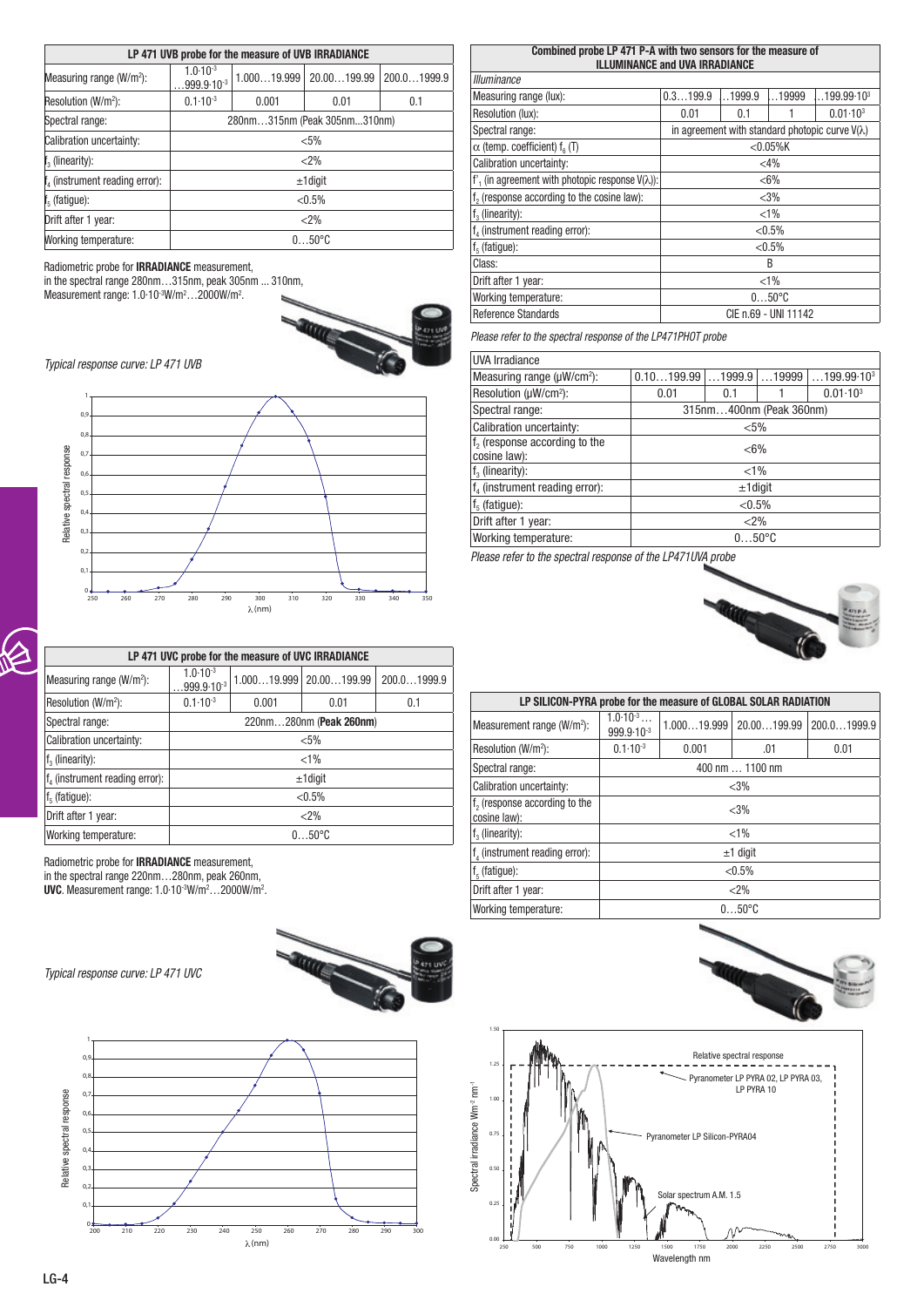| LP 471 A-UVeff probe for the measure of TOTAL EFFECTIVE IRRADIANCE weighted<br>according to the UV action curve (CEI EN 60335-2-27) |                                                                            |  |  |  |
|-------------------------------------------------------------------------------------------------------------------------------------|----------------------------------------------------------------------------|--|--|--|
| <b>Total Effective Irradiance</b>                                                                                                   |                                                                            |  |  |  |
| Measuring range $(W_{\text{eff}}/m^2)$ :                                                                                            | 0.01019.999                                                                |  |  |  |
| Resolution $(W_{eff}/m^2)$ :                                                                                                        | 0.001                                                                      |  |  |  |
| Spectral range:                                                                                                                     | UV action curve for measuring erythema<br>$(250 \text{ nm}400 \text{ nm})$ |  |  |  |
| Calibration uncertainty:                                                                                                            | < 15%                                                                      |  |  |  |
| $f3$ (linearity):                                                                                                                   | < 3%                                                                       |  |  |  |
| $f_{\lambda}$ (instrument reading error):                                                                                           | $±1$ digit                                                                 |  |  |  |
| $f5$ (fatigue):                                                                                                                     | $< 0.5\%$                                                                  |  |  |  |
| Drift after 1 year:                                                                                                                 | $<$ 2%                                                                     |  |  |  |
| Working temperature:                                                                                                                | $050^{\circ}$ C                                                            |  |  |  |
| UV Irradiance                                                                                                                       |                                                                            |  |  |  |
| Measuring range $(W_{\text{eff}}/m^2)$ :                                                                                            | 0.11999.9                                                                  |  |  |  |
| Resolution $(W_{eff}/m^2)$ :                                                                                                        | 0.1                                                                        |  |  |  |
| Spectral range:                                                                                                                     | $315 \text{ nm} \dots 400 \text{ nm}$                                      |  |  |  |
| UV BC Irradiance                                                                                                                    |                                                                            |  |  |  |
| Measuring range $(W_{\text{eff}}/m^2)$ :                                                                                            | 0.01019.999                                                                |  |  |  |
| Resolution ( $W_{\text{eff}}/m^2$ ):                                                                                                | 0.001                                                                      |  |  |  |
| Spectral range:                                                                                                                     | 250 nm  315 nm                                                             |  |  |  |

| LP 471 BLUE probe for the measure of IRRADIANCE in spectral band of BLUE LIGHT |                                                                             |       |                               |             |  |
|--------------------------------------------------------------------------------|-----------------------------------------------------------------------------|-------|-------------------------------|-------------|--|
| Measurement range (W/m <sup>2</sup> ):                                         | $1.0 \cdot 10^{-3}$<br>999.9-10-3                                           |       | $1.00019.999$   $20.00199.99$ | 200.01999.9 |  |
| Resolution (W/m <sup>2</sup> ):                                                | $0.1 \cdot 10^{-3}$                                                         | 0.001 | .01                           | 0.01        |  |
| Spectral range:                                                                | 380 nm $\ldots$ 550 nm. Action curve for damages of Blue light $B(\lambda)$ |       |                               |             |  |
| Calibration uncertainty:                                                       | < 10%                                                                       |       |                               |             |  |
| f <sub>2</sub> (response according to the<br>cosine law):                      | $< 6\%$                                                                     |       |                               |             |  |
| $f3$ (linearity):                                                              |                                                                             |       | < 3%                          |             |  |
| $f_4$ (instrument reading error):                                              |                                                                             |       | $±1$ digit                    |             |  |
| $f5$ (fatigue):                                                                | $< 0.5\%$                                                                   |       |                               |             |  |
| Drift after 1 year:                                                            | $<$ 2%                                                                      |       |                               |             |  |
| Working temperature:                                                           | $050$ °C                                                                    |       |                               |             |  |

*Relative spectral response*





The radiometric probe LP 471-BLUE measures irradiance  $(W/m<sup>2</sup>)$  in spectral band of blue light. The probe consists of a photodiode plus an appropriate filter and it is provided with diffuser for proper measure in accordance with the cosine law. The spectral response curve of the probe allows to measure the radiation effective for damages caused by blue light (curve  $B(\lambda)$  according to the standards ACGIH / ICNIRP) in the spectral range from 380nm to 550nm. The radiation optics in this portion of the spectrum can produce photochemical damage to the retina. Another field of application is the monitoring of the probe irradiance from blue light used in the treatment of neonatal jaundice.